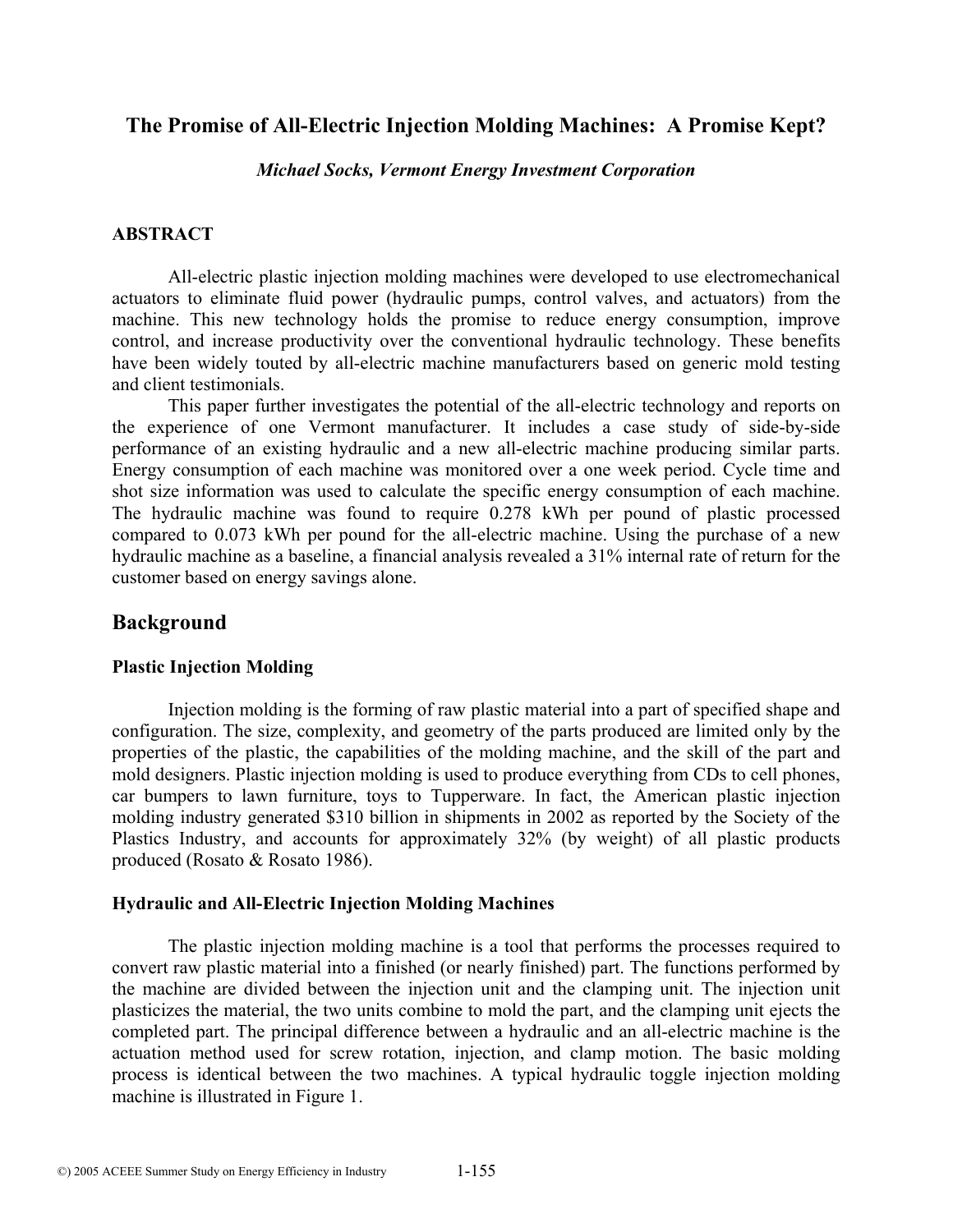

**Figure 1. Hydraulic Toggle Injection Molding Machine** 

**The clamping unit**. The clamping unit is responsible for opening and closing the mold, maintaining closure while the plastic is injected, and ejecting the completed part from the mold. The clamping unit uses a mated pair of plates, or platens, and operates in a manner similar to a vice. The movable platen is forced open or closed to allow mold insertion, part removal, and to generate the required clamping force. The platens are mounted to a set of tie bars that act as guides for the movable platen and supply the balancing tension required to oppose the clamping force.

The movable platen can be moved by a direct-coupled hydraulic cylinder or by a linear actuator connected to a toggle mechanism. The full hydraulic clamp by definition requires hydraulic actuation, whereas the toggle clamp may be either hydraulic or all-electric. The toggle clamp uses a complex mechanical linkage attached to the movable platen and a linear motion device, either a hydraulic cylinder (in the case of a hydraulic toggle machine) or an electromechanical actuator (in the case of an all-electric machine). The actuator uses the majority of its stroke to close the mold. A much shorter portion of the stroke is used to force the toggle mechanism over-center, generating a mechanical advantage that results in a high clamping force. A toggle clamp is diagramed in Figure 2.



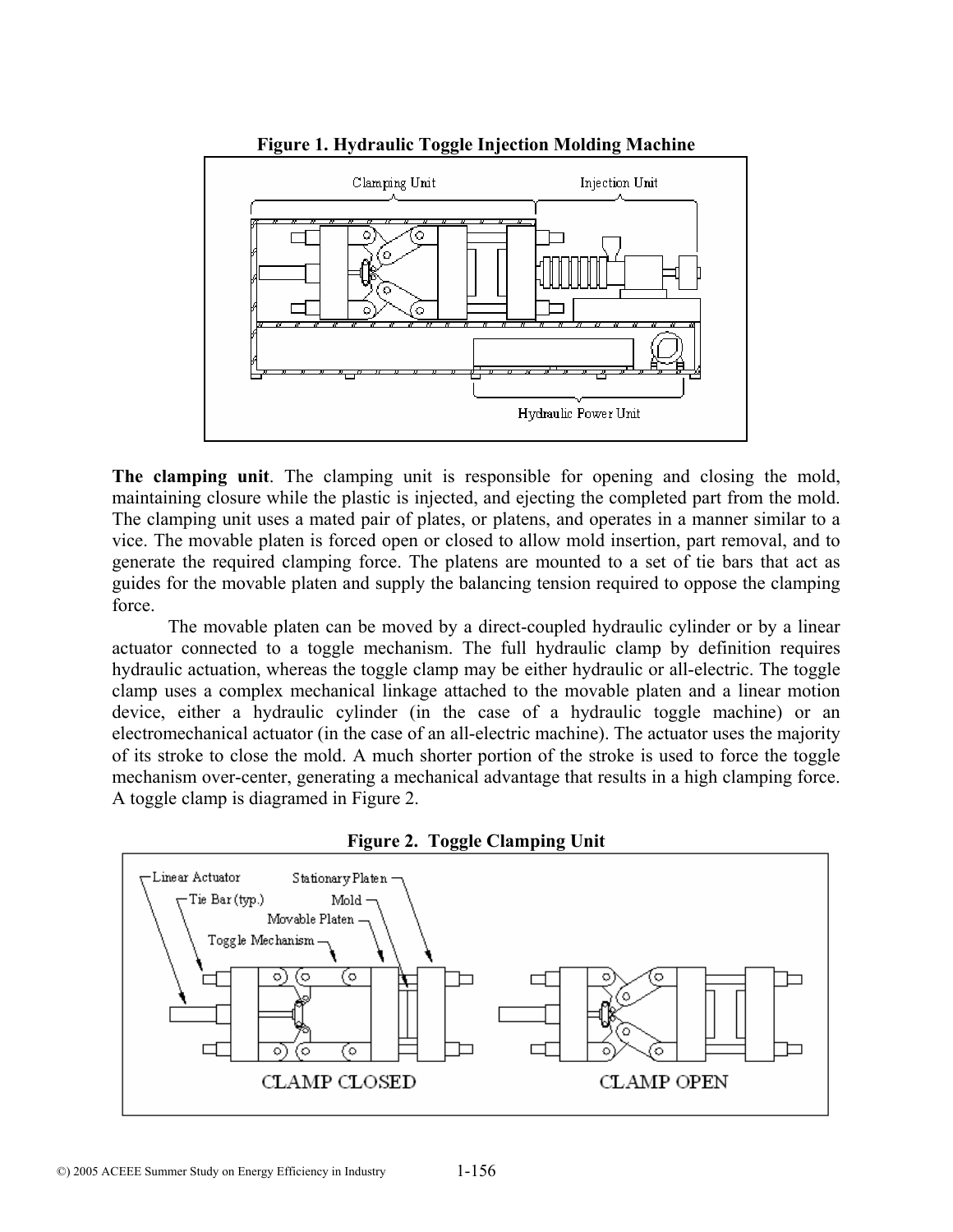**The injection unit**. The injection unit is responsible for preparing and delivering the shot to the mold. The modern injection molding machine uses a reciprocating screw to both plasticize and inject the material. A rotational actuator (a hydraulic motor for a hydraulic machine or an electric motor for the all-electric) rotates a screw inside an enclosed chamber, or barrel. The motion of the screw draws material from the hopper and applies shear forces to the solid material as moves through the barrel. This shearing action, combined with heat input from electric band heaters located along the entire length of the barrel combine to melt and homogenize the material.

The motion of the screw moves the material to the tip of the injection barrel, causing the screw to retract until a full shot size is achieved. The result is molten plastic at the tip of the screw that is ready for injection into the mold. Injection requires a linear actuator to push the screw forward, forcing the material to exit the injection nozzle and enter the mold. The actuator is either a hydraulic cylinder in a hydraulic machine or an electromechanical actuator for an allelectric machine. Figure 3 illustrates a reciprocating screw type injection unit.



**Figure 3. Reciprocating Screw Injection Unit** 

#### **Sources of All-Electric IMM Energy Savings**

One of the prominent drivers for all-electric machine development is an interest in reducing energy costs. The all-electric machine saves energy by eliminating the losses inherent in a hydraulic system. These losses are due to idle operation of the power unit, leakage within components, and frictional losses within the components and fluid distribution lines. Through these processes, wasted energy is converted to heat which then must be removed through cooling.

**1) Reduced energy consumption during idle operation**. The energy consumed by a hydraulic machine is determined by how efficiently the hydraulic power unit can provide the various actuators with hydraulic fluid at the proper flow and pressure. A hydraulic power unit consists of a fluid reservoir, pumps, control valves, and the hydraulic tubing, hoses, and fittings required to transfer the fluid to the actuators located throughout the machine. In the most common case, an electric motor is directly coupled to a pump and operates at constant speed. The pump is typically a fixed volume, positive displacement unit. This means that the pump provides essentially the same amount of flow over all operating conditions. Fluid flow that is not required by the machine is circulated back to the reservoir through an unloading circuit. While this circuit is designed to minimize pressure drop and therefore motor load, electric motor and hydraulic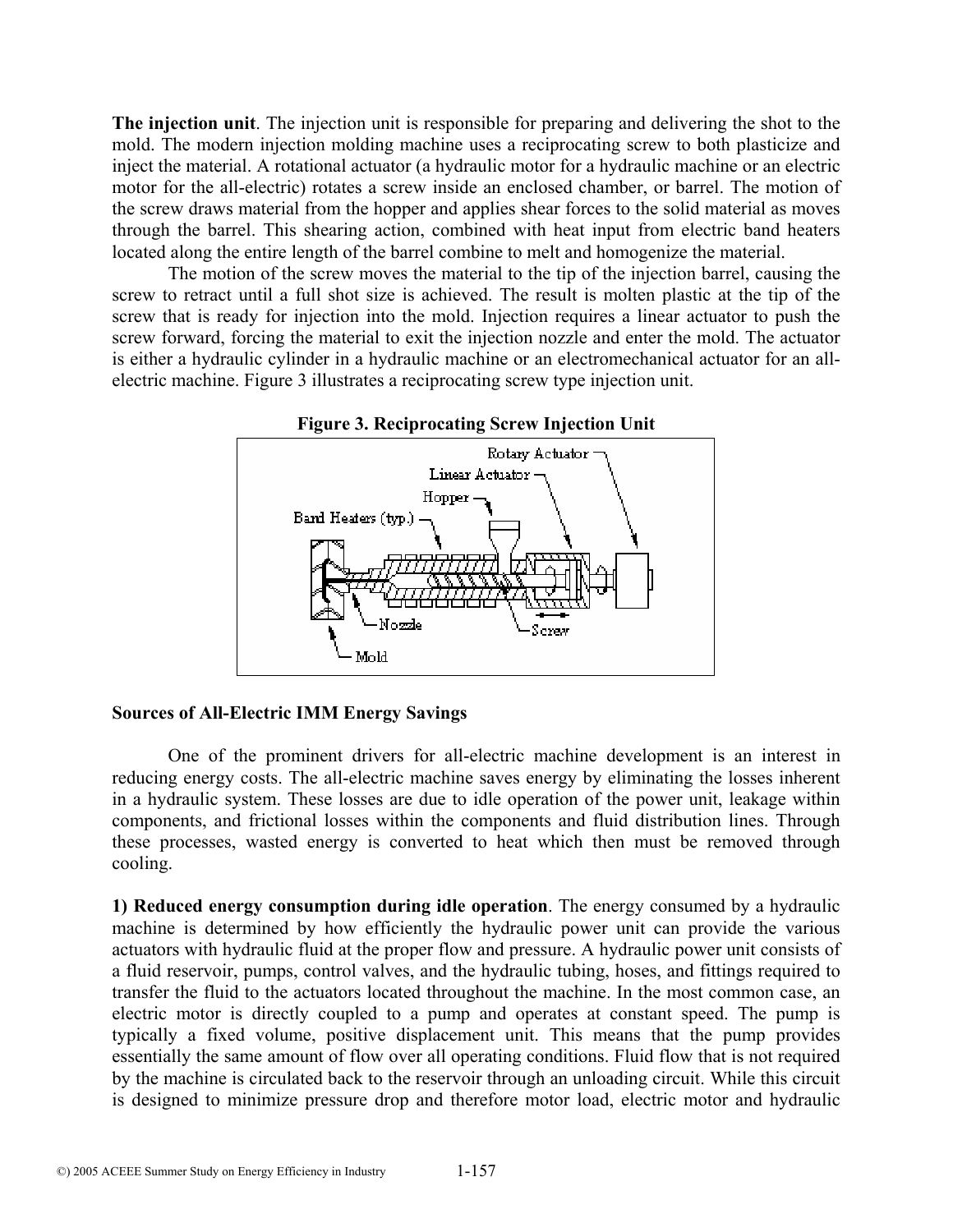pump inefficiencies continue to consume energy even during this "unloaded" state. In a typical injection molding cycle, these idle periods may approach 40% to 50% of the entire cycle time. Considering a 75 hp / 1200 rpm electric motor driving a 50 gpm fixed displacement vane pump system as an example, the unloaded pump/motor system will consume approximately 2.0 kW (Parker Hannifin 2004). A typical efficiency of 83% can be used for hydraulic pumping systems (Vickers 1996).

A contributing factor to the idle losses described is related to hydraulic pump sizing. The hydraulic pump must be sized to provide the maximum flow and the maximum pressure required by the machine at any point within the cycle. Interestingly, these two requirements do not occur simultaneously. The maximum flow requirement occurs when the relatively large clamping cylinder is in motion. At this time, the pressure requirement is determined by the force required to overcome friction of the movable platen and is relatively low. The maximum pressure requirement occurs when full clamp tonnage is achieved. At this time, the flow requirement is minimal as the cylinder is already full of nearly incompressible fluid and additional flow is not required. The result is that the pump and electric motor are oversized for most portions of the cycle, and oversizing leads to reduced efficiency under low load conditions. Some hydraulic systems use variable volume pumps (output flow rate is varied during the cycle), pressure compensated pumps (flow is reduced to the minimum required to maintain a desired pressure in the system), or variable frequency drives (motor speed is reduced during idle periods) to reduce standby losses and the effect of oversizing, but losses are still significant and equipment costs are higher. Pacific Gas and Electric indicates average savings of 40% for both variable volume and variable speed hydraulic machines compared to 78% for all-electric versions (PG&E 2002).

An all-electric machine uses electromechanical actuators rather than fluid power devices to achieve the same results. The hydraulic motor is replaced by an electric motor coupled to the screw through a drive mechanism. The injection and clamping actuators convert the rotary motion of a servo motor into linear motion using a ball screw. The servo motor is coupled to the ball screw indirectly through a timing belt and gears. The screw or clamping unit is coupled to a ball nut that rides on the ball screw. As the ball screw rotates, the ball nut is forced along the length of its stroke resulting in linear motion of the nut and the attached clamp or injection mechanism. This results in very little energy consumption while the machine is idle, as the servo motors are not in motion unless the machine is in motion. While some heat is generated by the electronic components, this is very small when compared to the losses within the hydraulic power unit.

A reduction in energy consumption during idle portions of the molding cycle accounts for the majority of the energy benefits of the all-electric machine. When motion is required, the overall efficiency of the electric motor-pump-control valve-distribution system-actuatormechanism is not significantly lower than the servo motor-timing belt-ball screw-ball nutmechanism of the all-electric machine (Zulas 2004).

**2) Elimination of internal leakage losses within hydraulic components**. Internal leakage is an additional drawback of a hydraulic system. Control valves can be of the spool, cartridge, or check valve variety and all have internal moving parts which require clearances. Although tolerances are tightly controlled, there is an inherent loss of useful energy as high pressure fluid passes through the clearance and returns to the low pressure reservoir.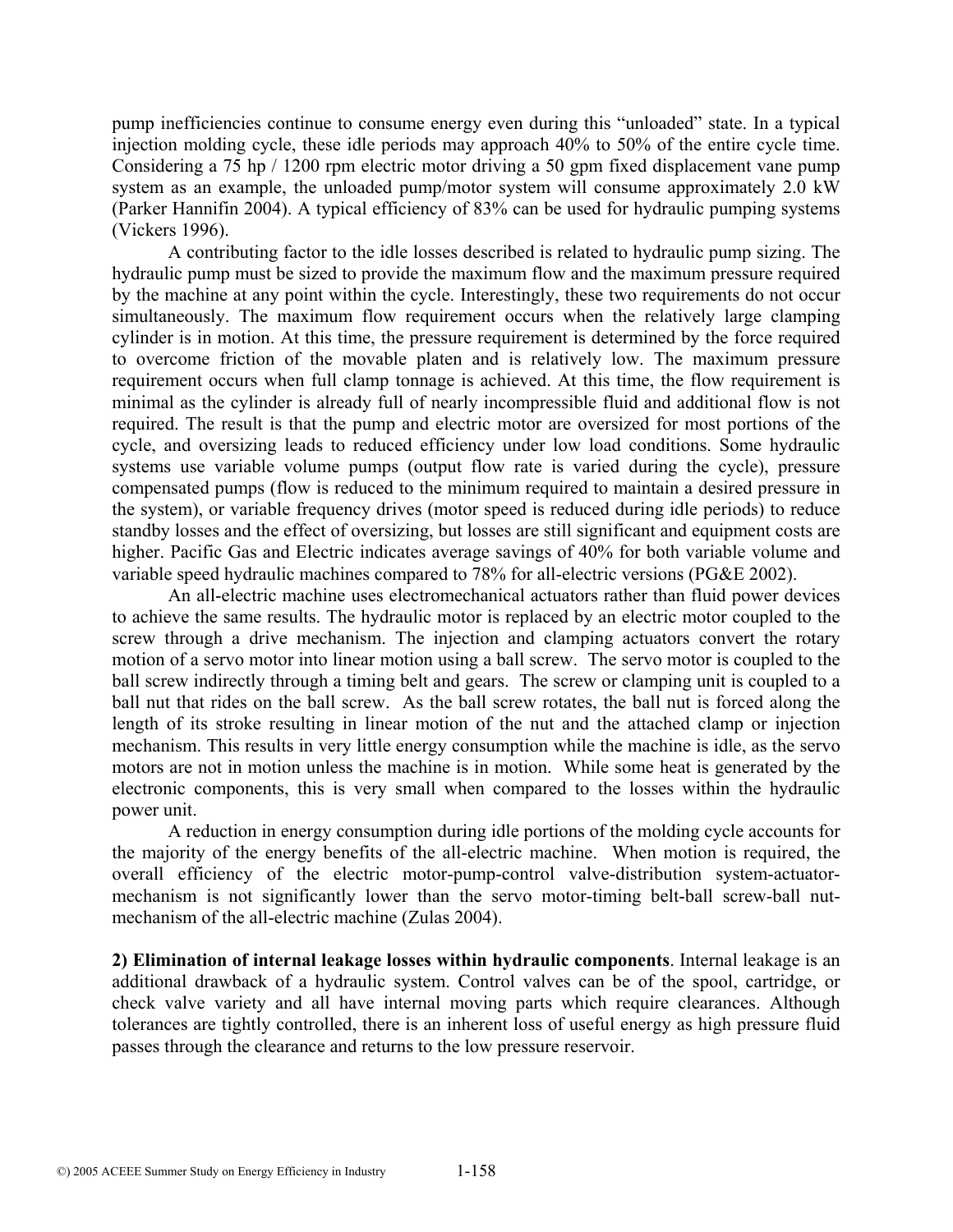**3) Elimination of frictional losses within hydraulic lines**. An additional drawback of a hydraulic system is pressure drop during fluid distribution. Pumping fluid through the hydraulic system (including fittings, hoses, tubing, manifolds, valves, filters, and heat exchangers) and back to the reservoir converts useful fluid energy to heat through friction. Eliminating the hydraulic distribution lines eliminates leakage and distribution losses entirely.

**4) Reduced cooling requirements**. The need for cooling is a direct result of inefficiencies within an injection molding system. Losses within a hydraulic system are converted to heat, and this heat is dissipated to the air or raises the temperature of the hydraulic fluid. Cooling equipment must operate to maintain a comfortable working environment and to prevent overheating of the hydraulic fluid which could result in damage to hydraulic seals or hoses. In a climate controlled shop, removing heat is accomplished with an air conditioning system. In the case of year-round cooling requirements, the air conditioning system may consume energy equivalent to about 40% of the energy rejected to the ambient air. For example, an additional 400 kWh is required to operate air conditioning equipment in order to reject 3.4 million Btu (or 1,000 kWh) of waste heat. While both hydraulic and all-electric machines reject some heat to the air, these losses are much lower for the all-electric machine.

A similar case is made for cooling the hydraulic fluid. A tube-and-shell heat exchanger is often employed to cool the fluid as it returns to the reservoir. The fluid passes through the shell and water is circulated through the tubes resulting in heat exchange. In order to reduce water consumption, a closed water loop is often used. In this system, a cooling tower and/or chiller are employed to ensure a low enough water temperature to ensure proper hydraulic fluid temperature. If all of the injection molding machines in a facility are all-electric, this system may be eliminated entirely.

Given the factors described above, there can be little debate that all-electric machinery will reduce overall energy consumption and energy costs compared to hydraulic equipment. Further, with utility-based and other energy efficiency programs striving to reduce electricity demand in order to plan supply and to control costs, it would seem obvious that these programs would support the purchase of all-electric machinery. This is indeed the case in Vermont. Efficiency Vermont, a rate-payer funded organization striving to reduce the overall costs of electric energy use statewide, has supported the installation of 7 all-electric injection molding machines ranging in size from 85 tons to 390 tons of clamping capacity in the last two years. Efficiency Vermont provides financial incentives and technical support to manufacturers considering all-electric machinery. Our efforts focus on quantifying the financial benefits of purchasing efficient machinery and overcoming first-cost barriers.

#### **Non-Energy Benefits of the All-Electric IMM**

The focus of this paper is on the easily quantifiable energy cost benefits of the all-electric machine. However, the all-electric machine offers additional benefits that must be considered when making a comparison. These benefits are qualitatively summarized below.

**1) Improved control**. All-electric machines use an encoder attached to each servo motor. The encoder provides position information to the machine controller and is used to constantly monitor and control the process. One manufacturer reports that the encoder provides up to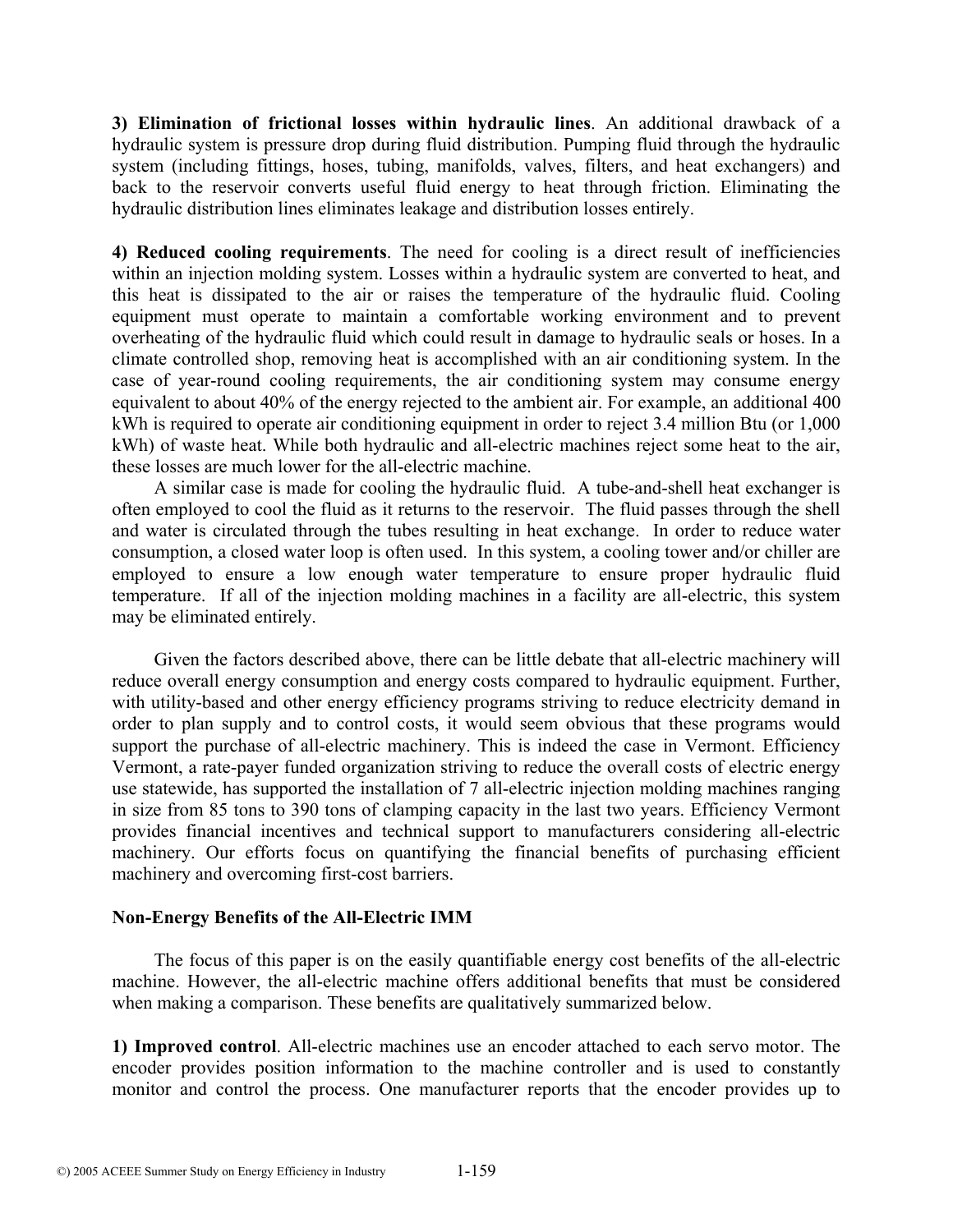16,384 pulses per motor revolution and encoder scan and machine response times on the order of 1 millisecond (Zulas 2004). For comparison, a typical hydraulic machine has a typical response time on the order of 50 ms due to the nature of spring-positioned control valves (Vickers 1998). Hydraulic machine controllers have scan times on the order of 20 ms as faster scan times would not result in improved control. The level of control exhibited by all-electric machines results in very tight tolerances on acceleration (and therefore velocity and position) as well as hold and injection times. In fact, the same manufacturer claims position control to within 0.001 inches and injection time control to within 0.001 seconds.

**2) Improved consistency**. The superior feedback and control of all-electric machines results in consistency over all operating conditions. Encoder-based control allows the all-electric machine to provide very accurate and repeatable molding conditions. This may reduce scrap (and possibly associated inspection costs) and reduce raw material costs. Another benefit is the ability to use identical machine setup parameters on multiple machines or at different times which may improve flexibility and reduce setup and changeover time. Due to the control delays inherent in hydraulic control systems, accuracy and repeatability may be affected by oil temperature changes or component wear. Further, each individual machine may exhibit different operating characteristics and require fine tuning of the control parameters.

**3) Reduced cycle time**. Cycle time may be reduced due to the ability to closely match desired acceleration and velocity profiles. This allows maximum use of the machines capabilities. Another benefit is the independent nature of the servo motors controlling the all-electric machine functions. This allows multiple functions to occur simultaneously, such as screw rotation and "eject-on-the-fly" during clamp open, which reduces overall cycle time. Hydraulic machine control algorithms tend to be sequential because the same power unit must serve each actuator and simultaneous operation may introduce pressure or flow control conflicts.

**4) Elimination of hydraulic fluid**. By eliminating fluid power from the machine, the costs associated with the purchase, disposal, and filtration of the fluid is also eliminated. Site regulation associated with the storage of petroleum-based fluids may also be eliminated. Maintenance benefits include a reduction in the cost and down time associated with repairing leaks, replacing seals, and preventative maintenance of hydraulic components.

**5) Improved working environment**. Machine operators may also benefit from the installation of all-electric machinery. Safety concerns related to slippery floors and housekeeping duties may be reduced. Further, all-electric machinery may reduce noise levels by reducing motor noise and run time.

# **A Case Study**

Efficiency Vermont routinely conducts measurement and evaluation testing of supported measures to assist in program design. These tests provide feedback on the accuracy of our savings estimates and assist us in evaluating future opportunities. Based on our limited experience with all-electric injection molding and the large potential savings, Efficiency Vermont undertook a case study to collect data and improve our savings evaluation techniques.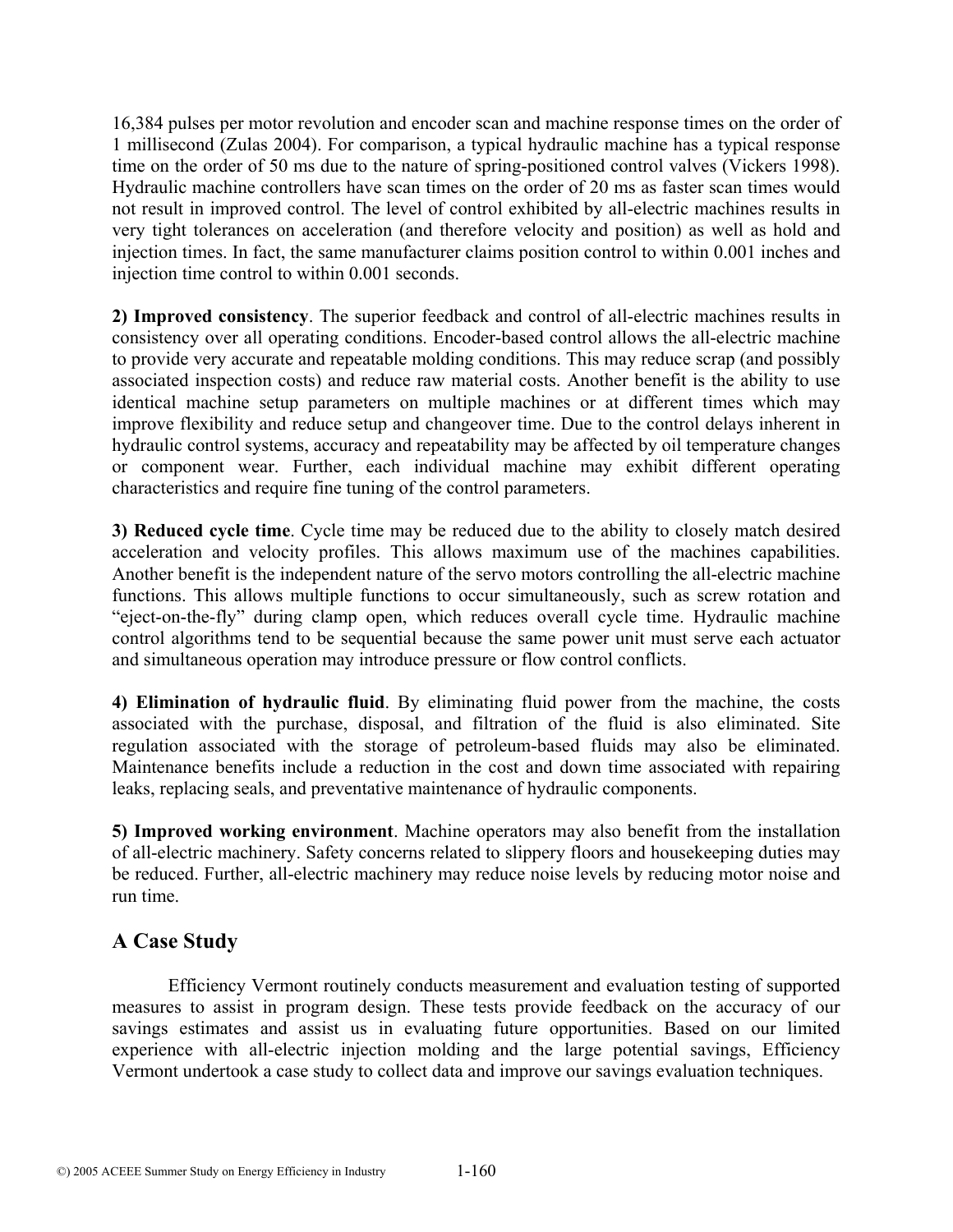#### **Description of the Study**

A customer installed a new 390-ton all-electric injection molding machine in November 2004. This was the second all-electric machine purchased by the customer. The new all-electric machine replaced one of their 13 remaining hydraulic machines that had been purchased on the secondary equipment market and was now deemed beyond its useful life. A sister hydraulic machine dating to 1971 was still in operation and was considered representative of the displaced machine. The molded parts produced on each machine were very similar. Each machine produced (10) parts per cycle with a total shot weight of 1.10 pounds. During the study, both machines had a total cycle time of 30 seconds although the customer reported cycle time reductions of 10% with some tooling.

#### **Measurements**

The power required by each machine was monitored using a poly phase power meter manufactured by Dent Instruments (ElitePro model). The hydraulic and all-electric machines were monitored simultaneously over one week (approximately 120 run-hours). The recording interval was 1 minute. The resulting data set included read date, read time, and true RMS power in kilowatts at each interval. The data set included approximately 10,000 individual data points for each machine.

#### **Energy Analysis**

Representative data samples for the all-electric and hydraulic machine are shown in Figure 4. The data sample shown represents a continuous 6 hour period that includes a postweekend startup. This is illustrated by the spike in power required to heat up the injection barrel before machine actuation can begin. The average power for each machine was calculated over all operating hours during the sample week. The results are shown in Table 1. As shown, the allelectric machine consumed only 26% as much energy per pound of plastic processed compared to the existing hydraulic machine.

The annual energy savings for the all-electric machine is calculated using the specific energy values shown in Table 1 and the production forecast provided by the customer. The customer anticipates processing approximately 650,000 pounds of plastic on the new machine in 2005. The estimated machine energy savings is calculated using Equation 1.

Equation 1:

Machine Energy Savings 
$$
[kWh] = (SE_{\text{hyd}} - SE_{\text{elec}})(APT)
$$

| where $SE_n$ | $=$     | Specific energy of plastic processing, kWh/lb. (from Table 1) |
|--------------|---------|---------------------------------------------------------------|
| APT          | $=$ $-$ | Annual Plastic Throughput, 650,000 lb.                        |

The resulting annual machine energy savings is 133,250 kWh. As described above, a secondary benefit of the all-electric machine is a reduction in machine cooling requirements. The manufacturing floor is not air-conditioned, therefore only a reduction in chilled water requirements was considered. A new hydraulic machine of equivalent size is equipped with a 75 hp electric motor. Given the typical efficiency of hydraulic systems, up to 17% of the input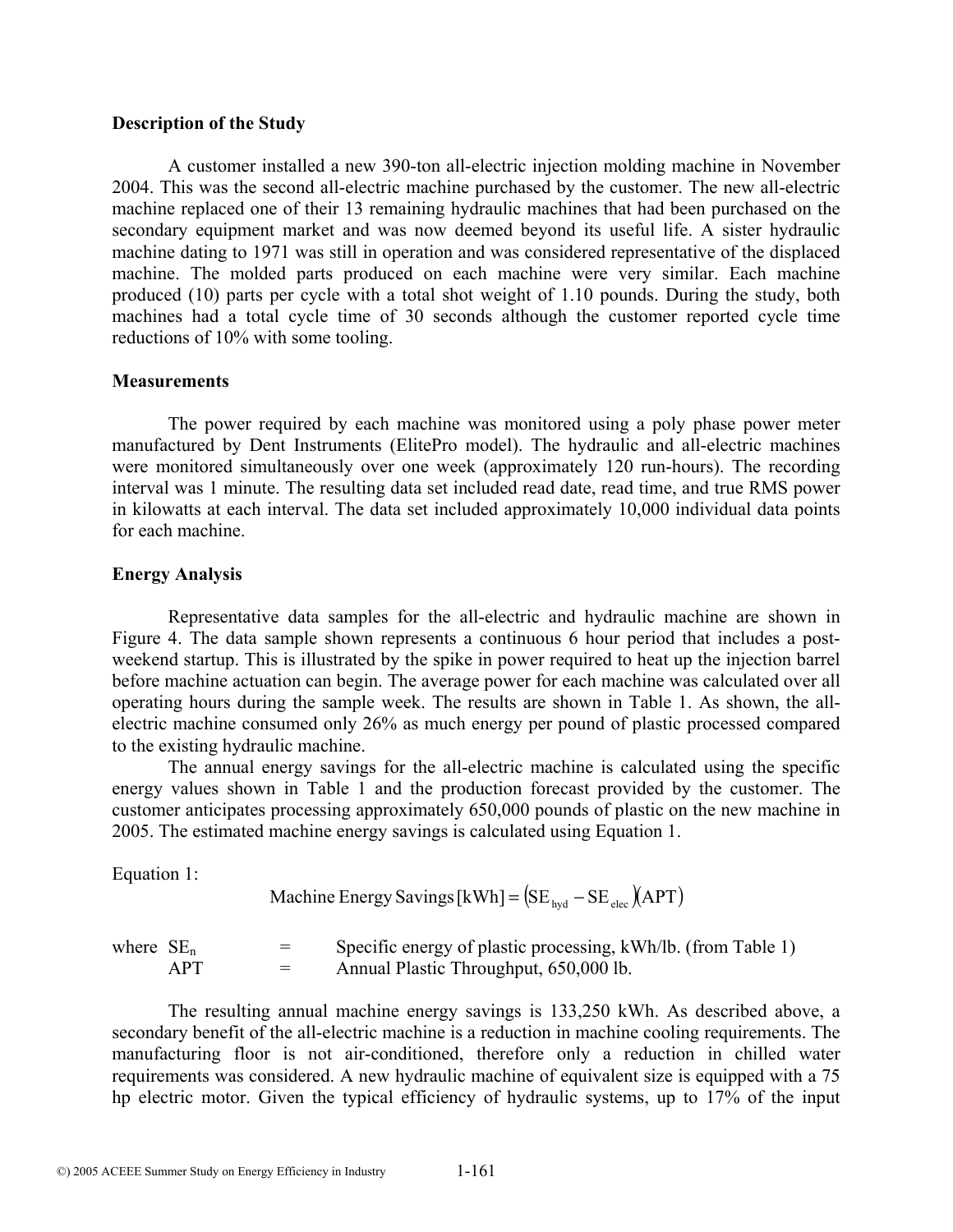energy may be converted to heat. To account for heat loss to the air and to exclude energy input to the band heaters, it is assumed that 10% of the electrical energy input to the hydraulic machine would be converted to heat in the fluid. This heat would in turn be removed by the installed chilled water system (a 100-ton water-cooled chiller with an evaporative cooling tower for condenser heat rejection) with a coefficient of performance of approximately 4.57 (EER 15.6 or 0.77 kW/ton). The annual cooling energy savings is calculated with Equation 2.

Equation 2:

$$
Annual Cooling Energy Savings [kWh] = \left[ \frac{(SE_{\text{hyd}})(APT)(%HT)}{COP} \right]
$$

where  $%HT =$  Portion of electric energy input resulting in fluid heating,  $10%$  $COP =$  Estimated coefficient of performance of heat rejection system, 4.57

The estimated annual cooling energy savings is therefore 3,950 kWh. The estimated total energy savings resulting from the purchase of the all-electric machine compared to the hydraulic machine is the combination of machine and cooling savings, or 137,200 kWh. The annual energy consumption and savings is calculated and shown in Table 2. Potential material, maintenance, or scrap reduction benefits were not included in the analysis.

|                          | <b>Units</b> | <b>All-Electric</b> | Hydraulic |
|--------------------------|--------------|---------------------|-----------|
| <b>Average Power</b>     | kW           | 9.70                | 36.72     |
| <b>Total Energy</b>      | kWh          | 1,027               | 4,284     |
| <b>Cycle Time</b>        | S            | 30.0                | 30.0      |
| <b>Shot Size</b>         | lb.          | 1.10                | 1.10      |
| <b>Plastic Processed</b> | lb.          | 13,974              | 15,400    |
| <b>Specific Energy</b>   | kWh/lb.      | 0.073               | 0.278     |

**Table 1. All-Electric and Hydraulic Machine Data Summary** 

|                              | <b>Units</b> | <b>All-Electric</b> | <b>Hydraulic</b> |
|------------------------------|--------------|---------------------|------------------|
| <b>Annual Machine Energy</b> | kWh          | 47,450              | 180,700          |
| <b>Annual Cooling Energy</b> | kWh          |                     | 3,950            |
| <b>Total Annual Energy</b>   | kWh          | 47,450              | 184,650          |
| <b>Annual Energy Savings</b> | kWh          | 137,200             |                  |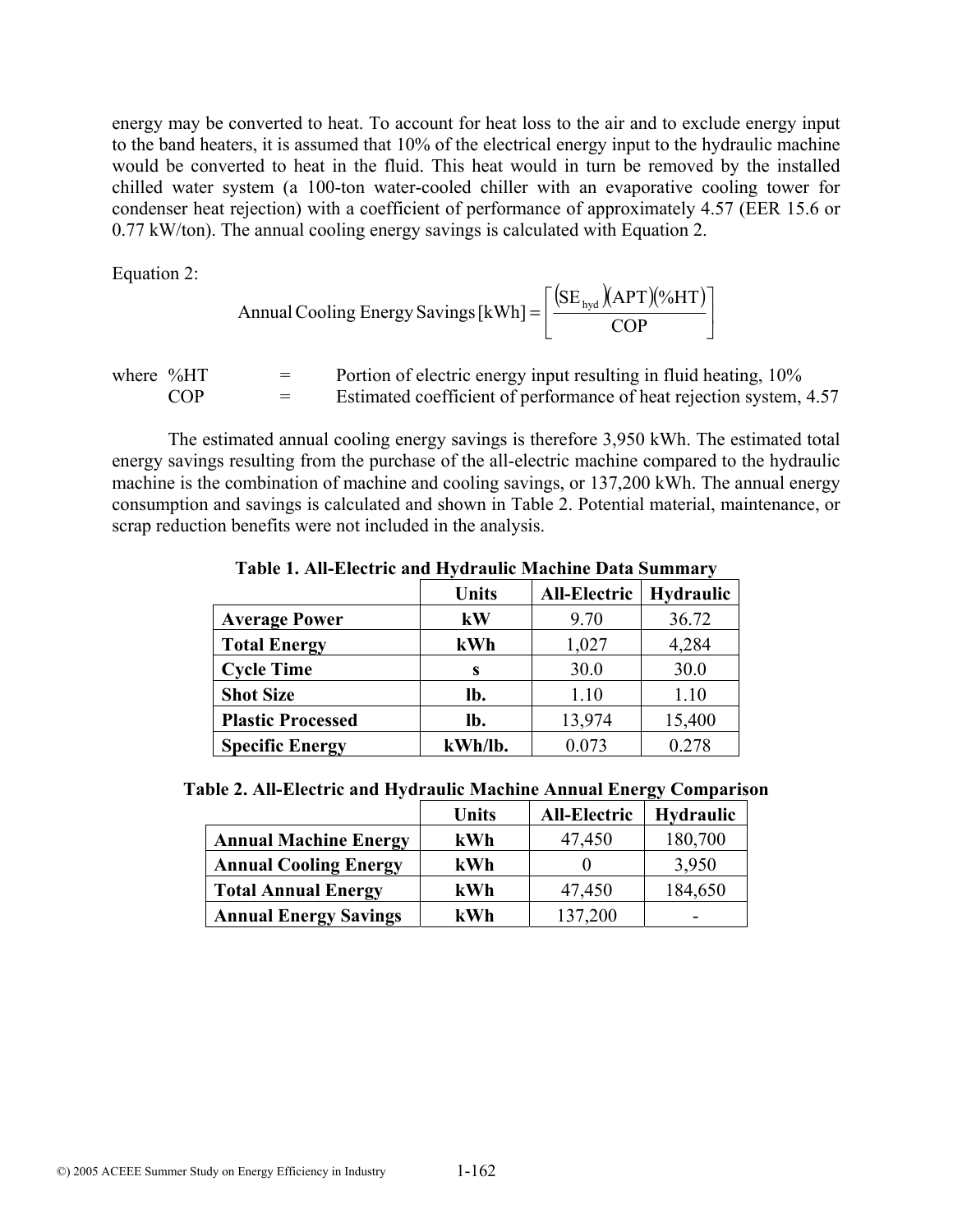

**Figure 4. Average Power Values using 1-Minute Intervals (6-Hour Sample)** 

### **Financial Analysis**

The customer has leased the all-electric machine with a 5-year term and a \$1 buyout. The incremental cost of the all-electric over a new hydraulic machine, as provided by the machine vendor, was approximately \$48,000. A summary of the financial analysis is shown in Table 3. Note that the table does not reflect the value of the incentive provided by Efficiency Vermont.

|                                          | <b>Units</b>         | Value     |
|------------------------------------------|----------------------|-----------|
| <b>Electricity Savings</b>               | kWh                  | 137,200   |
| <b>Blended Electricity Charge</b>        | $\frac{\sqrt{2}}{2}$ | \$0.110   |
| <b>Annual Energy Savings</b>             |                      | \$15,092  |
| <b>Incremental Equipment Cost</b>        | S                    | \$48,000  |
| <b>Simple Payback</b>                    | vears                | 3.2       |
| <b>Internal Rate of Return</b>           | $\frac{0}{0}$        | 31%       |
| <b>Incremental Monthly Lease Payment</b> | S                    | \$946     |
| <b>Monthly Energy Savings</b>            | S                    | \$1,258   |
| <b>Time to Net Positive Cash Flow</b>    | months               | Immediate |

|  |  | <b>Table 3. Financial Analysis</b> |  |
|--|--|------------------------------------|--|
|--|--|------------------------------------|--|

As illustrated in Table 3, the simple payback period based on energy savings alone is over 3 years. If this were the sole criteria for choosing the all-electric machine, this payback period may have been deemed too long. A more rigorous cash flow analysis provides information that may make the project more attractive. For example, the project has an internal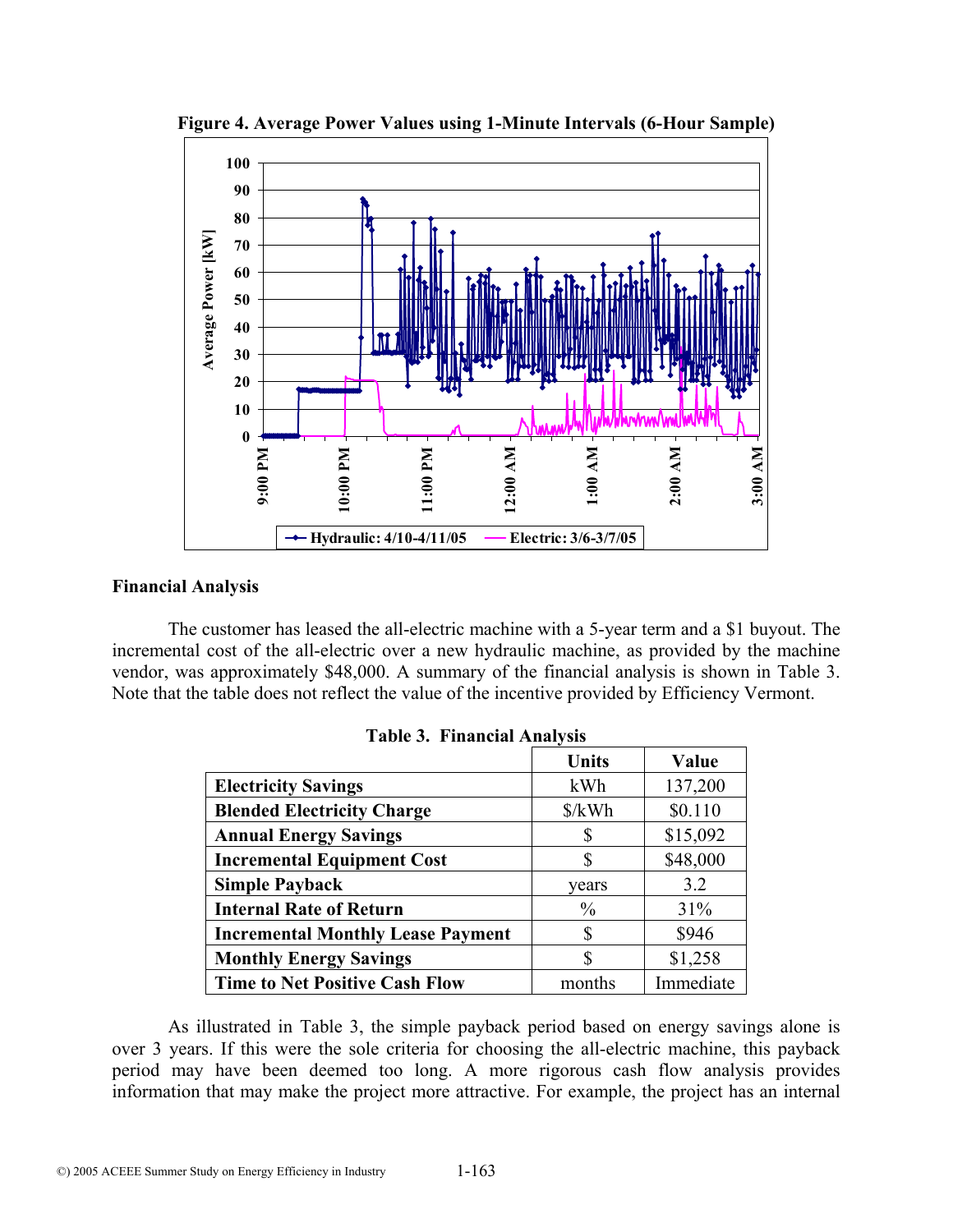rate of return of 31%. Further, the monthly energy savings are greater than the incremental monthly lease payments, so the purchase of an all-electric machine is found to be immediately cash positive. For this application, the all-electric machine is the logical choice regardless of financial incentives. However, incentives can play a major role in the decision-making process in situations with less favorable economics or where other barriers are present, and completing this type of financial analysis for the customer will help them make an informed decision.

### **Limitations of the Case Study**

The case study considers only the energy benefits of the all-electric machine. There are many factors effecting the injection molding process that are beyond the scope of this initial study. These additional factors may affect the suitability of a machine for a given application. Some of the factors identified through this case study are briefly discussed below.

**1) The existing hydraulic machine is near the end-of-life**. The annual energy savings calculations compare the existing hydraulic machine with a new all-electric machine whereas the financial analysis assumes a new hydraulic machine would be purchased as the baseline. Presumably, a new hydraulic machine would use less energy than the existing hydraulic machine and reduce the potential energy savings. A comparison of a newer hydraulic machine and an allelectric machine would offer a better comparison for the financial analysis. Future work will include this type of analysis.

**2) The customer produces simple, low cost parts**. Scrap rates are very low, with setup and testing being the primary source of bad parts. For this particular customer, the advantages of reducing scrap and material costs were not significant. The relative simplicity of the parts produced allowed for wide tolerances on machine setup resulting in the ability of an old machine with limited control and repeatability to produce good parts. In the event that a manufacturer is producing high end parts with very tight tolerances or expensive materials, the improved precision and repeatability of the all-electric machine may contribute to improved economics.

**3) The customer has very long production runs**. Parts are produced in very large quantities and tool changeover is minimal. For the most part, tooling is dedicated to a given machine and product orders determine the machine operating hours for each machine. This situation results in a minimal impact on machine up-time. For a more flexible manufacturing operation with frequent tool changes, the ability to rapidly change over and set up the all-electric machine may increase the available production time within a given shift.

**4) The customer has a moderate cycle time**. Increasing part size appears to improve the economics of the all-electric machine. This is due to longer idle periods within the cycle for part cooling and the advantages of an idle servo motor consuming little energy compared to an "idle" hydraulic power unit that must continuously circulate hydraulic fluid. A shorter cycle time with fewer idle periods will decrease the savings associated with the all-electric machine.

**5) The customer must operate and maintain both hydraulic and all-electric equipment**. Allelectric machinery introduces new operating and maintenance procedures to a manufacturer with an existing investment in hydraulic equipment. The case study manufacturer mitigated the cost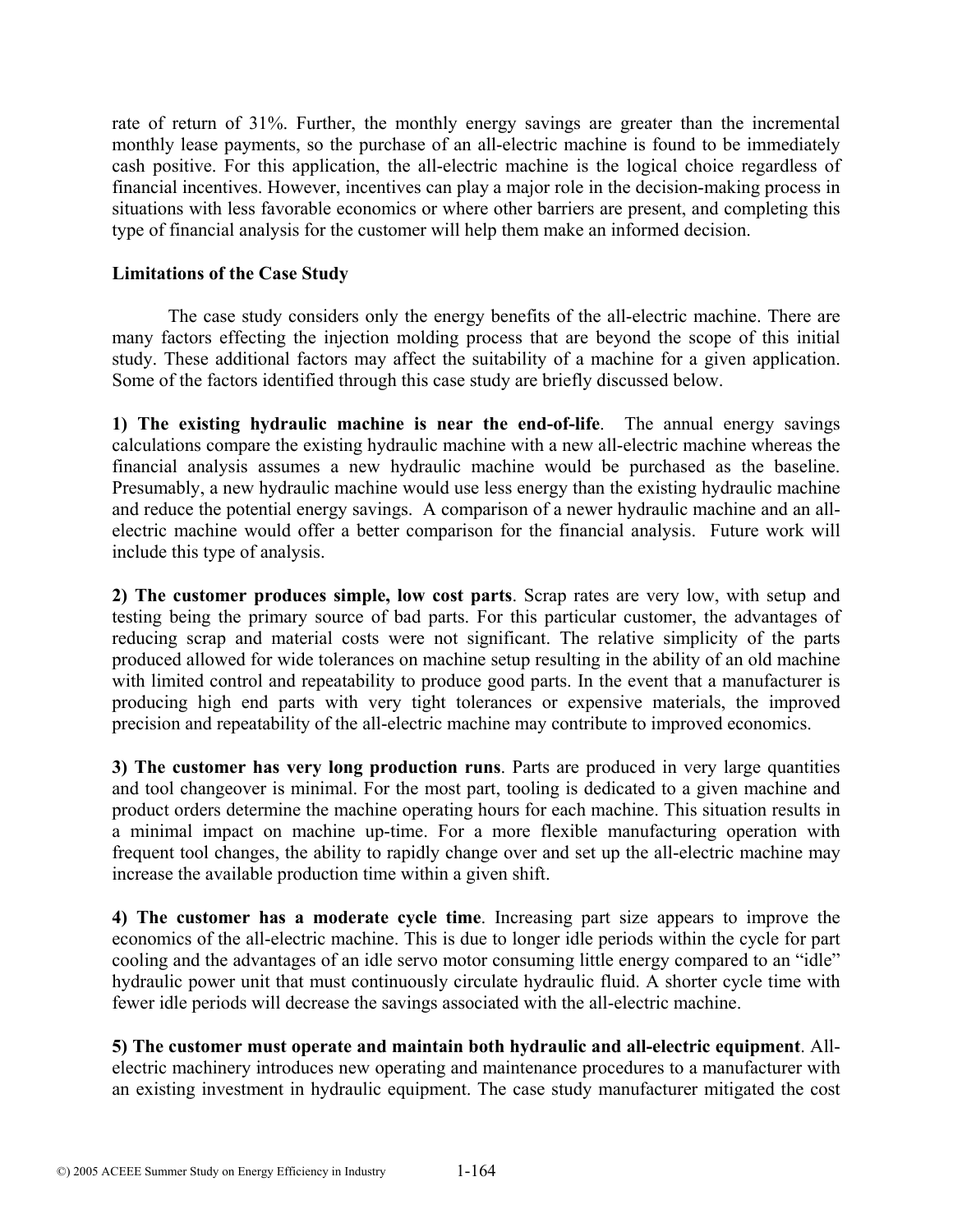associated with these issues by negotiating technical support services, processing training classes, and maintenance training classes into the supplier proposal. Operating both machine types also means the customer will not fully realize some of the benefits of eliminating hydraulic fluid, such as reduced purchase cost, disposal cost, filtration cost, regulation cost, replacement parts inventory cost, noise reduction, and safety improvement until all machines have been replaced. These benefits may be very important for a new facility considering both technologies.

A single case study cannot be representative of all injection molding applications. The significant energy savings identified, however, should certainly be intriguing to a manufacturer in the equipment market. Additional testing, research, and discussion will improve our ability to accurately predict the energy cost benefits and identify the best opportunities to apply the allelectric technology.

# **Conclusion**

The findings of the case study indicate that the potential savings of an all-electric machine can indeed be significant and that purchasing an all-electric machine can be a very attractive investment. It appears that all-electric injection molding machinery does indeed have the potential to revolutionize plastics manufacturing.

The all-electric technology is maturing rapidly, and is quickly displacing hydraulic technology as the machine of choice with most Vermont molders in the new equipment market. As illustrated above, the energy benefits (and possibly non-energy benefits) can result in a very short payback on the incremental cost of an all-electric machine over a hydraulic unit even without utility incentives. While the all-electric machine cannot yet be considered the "baseline" technology, the market appears to be moving quickly in this direction. In fact, one observer predicts 2007 will be the first year that all-electric machines outsell hydraulic machines (Klaus 2005). The question for energy efficiency programs is how much should be invested in this type of marketplace, now and in the future.

Vermont manufacturers will continue to consider both the all-electric and hydraulic technology when making equipment-purchasing decisions in the near term. Efficiency Vermont will continue to promote the all-electric machine and conduct pre- and post-installation monitoring to better quantify the true energy cost benefits across the application spectrum. This information, provided by a reputable third party, will allow Vermont's plastic injection molding manufacturers to decide whether the all-electric injection molding machine will keep its promise to them.

## **References**

- Dym, Joseph. 1987. *Injection Molds and Molding*. New York, N.Y.: Van Nostrand Reinhold Company, Inc.
- Energy User News. 2001. *All-Electric Injection Molding Saves Energy*. Available online: http://www.energyusernews.com/CDA/ArticleInformation/features/BNP\_\_Features\_\_Ite m/0,2584,66600,00.html. Detroit, Mich.: BNP Media.